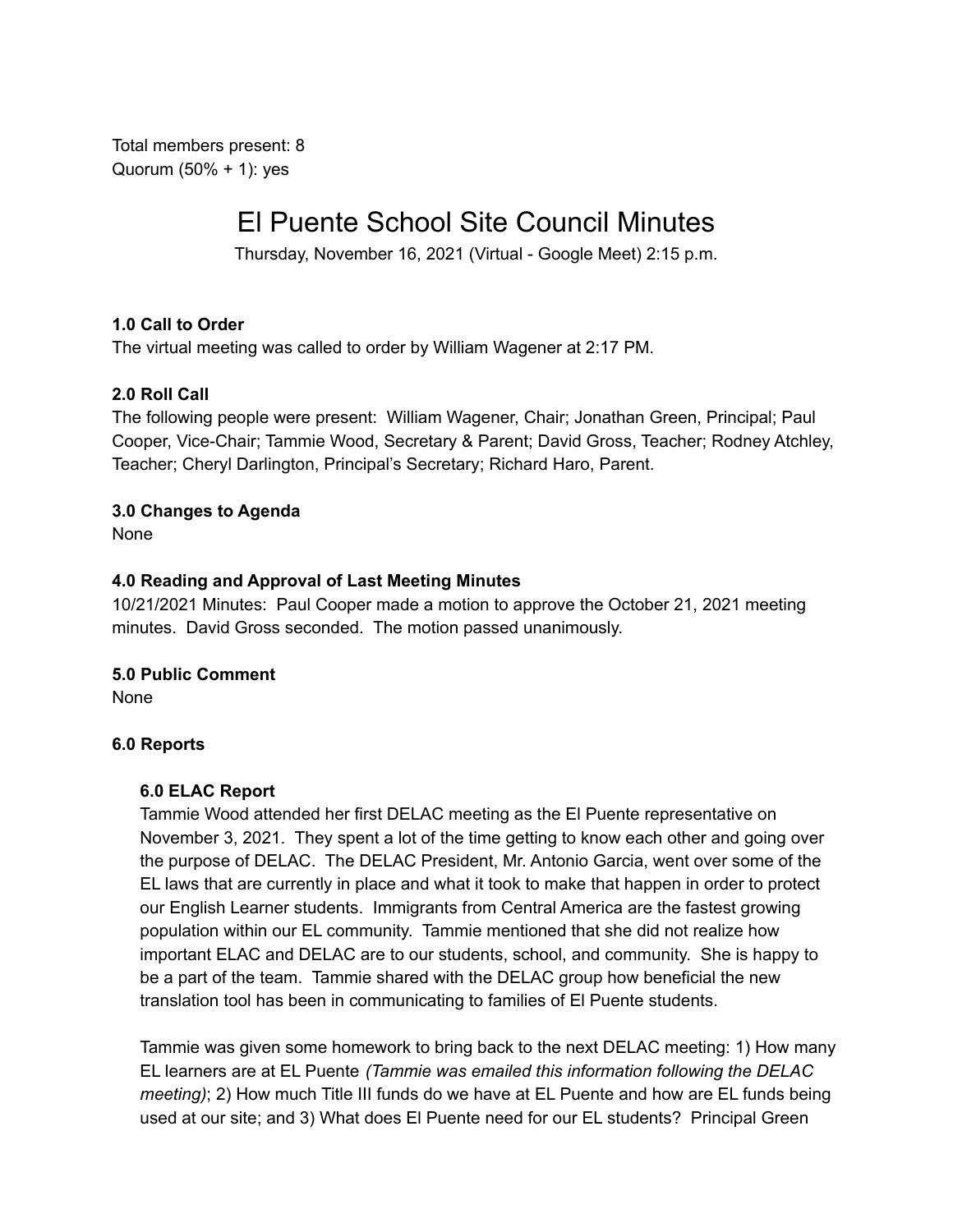stated that there is \$5,000-\$8,000 in our Title III funds. It is currently earmarked for materials and supplies. We currently share an EL Specialist with Mt. Toro. We have now grown to twice the size of Mt. Toro and really need to have an EL Specialist that is dedicated to El Puente. Many of the resources that are "shared" with El Puente get lost such as the building that was built to be shared. Because of the location of where it was built, it has not benefited El Puente as it should have. We have grown extensively and the "sharing" model needs to be revisited.

The next ELAC meeting will be on Wednesday, November 17, 2021. The next DELAC meeting will be held on Wednesday, December 1, 2021.

# **6.1 Student Report**

None *(Tammie Wood asked if she should start sending out notifications of our meeting in order to remind the students and other members. Cheryl Darlington stated that the students are being notified. It appears we have lost our "leverage" with them since community service hours are no longer required for this year's graduates. Rod Atchley suggested that we find a way to motivate students to want to be involved in School Site Council meetings and that we should teach them how to participate in a professional board setting. Tammie suggested that somebody reach out to ASB to see if somebody from that group would want to be involved since they are more aware of what the student body needs. Cheryl will ask that the Community Service Liaison reach out to the students before our next meeting to ensure attendance.)*

#### **6.2 Parent Report**

None

# **6.3 Staff Report**

Cheryl Darlington mentioned that she liked the new EL Parent Newsletter that went out on Sunday. Principal Green sent it via email on Sunday and will try to continue to send it out every two weeks. Principal Green sends Tammie the bullet points in order for her to format the completed newsletter.

#### **6.5 Administration Report**

Principal Green reported that as of tomorrow El Puente will be full staffed. This is great news! The additional staff includes the following: 1) Intervention Specialist John Martin from Everett Alvarez; 2) Intervention Specialist Evelyn Jimenez from Santa Rita; 3) Online EL Teacher Deb Rothschild; and 4) Online Social Studies Teacher Madison Haste (*as of tomorrow*). Madison will be fully online teaching Social Studies to Middle School students. She will also have a 4th block teaching World History to High School students. If there is a need to fulfill, it is possible to add more combo classes in the future.

Principal Green presented enrollment numbers. Current enrollment is at 387 students. There is currently a wait list of approximately 52 students for distance learning. This number continues to grow. We have lost some students returning back to their home school due to